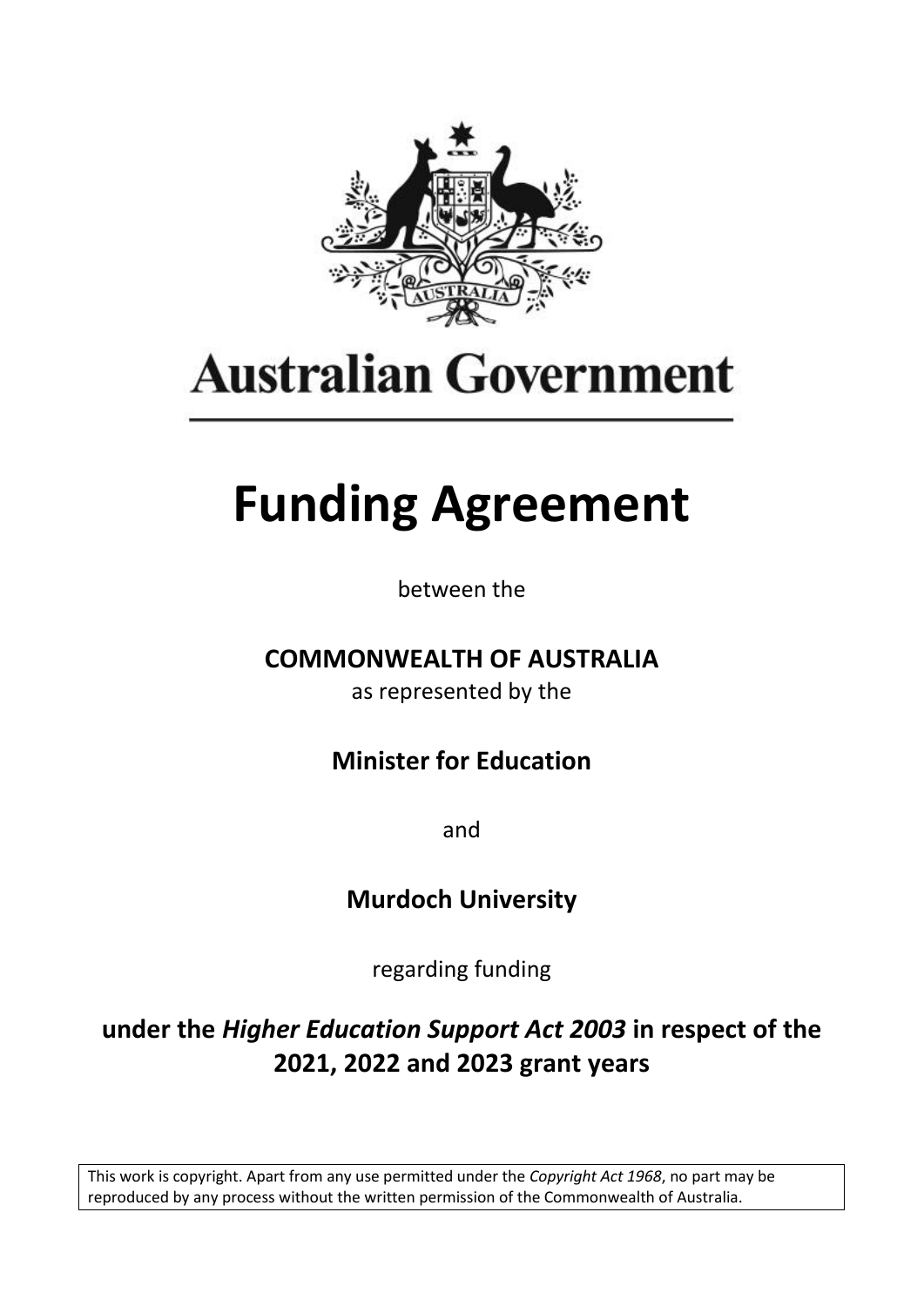This page has been intentionally left blank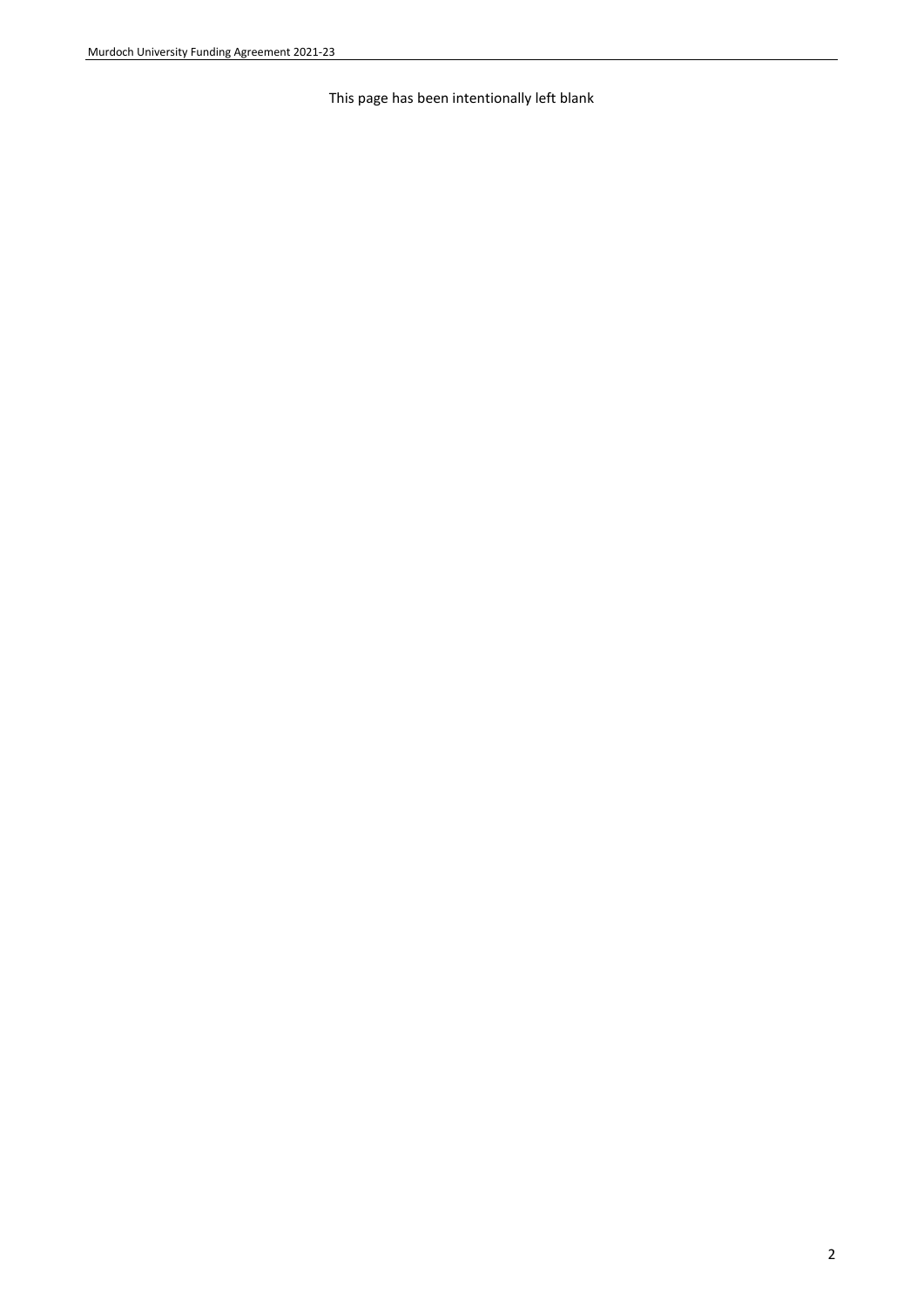# **Parties and Recitals**

**THIS AGREEMENT** is made on the date on which it is executed by the Commonwealth of Australia

## **BETWEEN**

**THE COMMONWEALTH OF AUSTRALIA** represented by the Minister for Education ('the Commonwealth') [ABN 12 862 898 150]

# AND

**Murdoch University**, **90 South St, MURDOCH WA 6150** ('Provider') [ABN 61 616 369 313]

## **RECITALS**

- A. The Provider meets the requirements of paragraph 30-1(1)(a) of HESA.
- B. This funding agreement meets the requirements under subsection 30-25(1) of HESA in respect of the 2021, 2022 and 2023 grant years.
- C. Entering into this agreement is a requirement under subparagraph 30-1(1)(a)(ii) of HESA for a Commonwealth Grant to be payable to the Provider under Part 2-2 of HESA.
- D. Subject to subsections 30-25(2A) and 30-25(2B) of HESA, this funding agreement specifies conditions to which the Commonwealth Grant is subject that are additional to the conditions that apply to the Commonwealth Grant under Division 36 of HESA.
- E. This agreement complements the mission-based compact between both parties setting out how the Provider's mission aligns with the Commonwealth of Australia's goals for higher education.
- F. This agreement also gives the Provider an overview of other Commonwealth funding provided under HESA and relevant legislative instruments. This overview is for information only and is set out in the 'Background and Description of Commonwealth Funding' section that follows.
- G. Under section 36-65 of HESA, the Provider must comply with this funding agreement.

# **BACKGROUND AND DESCRIPTION OF COMMONWEALTH FUNDING**

The Commonwealth of Australia will provide funding under the three broad streams below, as administered by the Department of Education, Skills and Employment (Department), subject to relevant HESA provisions, the conditions of this agreement, and the conditions of any grants provided under each funding stream, which provide the essential building blocks to support world-class teaching and research effort in line with this shared goal. The Provider agrees to use this funding as intended to drive quality higher education and research in the public interest.

#### *1. Teaching base grants*

In accordance with Division 33 of HESA and as set out in Part A of this agreement, the Provider will receive a total basic grant amount (TBGA) in Commonwealth Grant Scheme funding, which is an amount up to the sum of the Provider's:

- maximum basic grant amount (MBGA) for higher education courses
	- o may include funding for the Provider to partner with a Regional University Centre (RUC). This funding component is to be used to support the objectives of the RUC.
	- $\circ$  provides a flexible funding envelope within which funding can be moved between disciplines (excluding medicine) and course levels (sub-bachelor, bachelor and postgraduate).
- MBGA for designated higher education courses (currently only courses of study in medicine)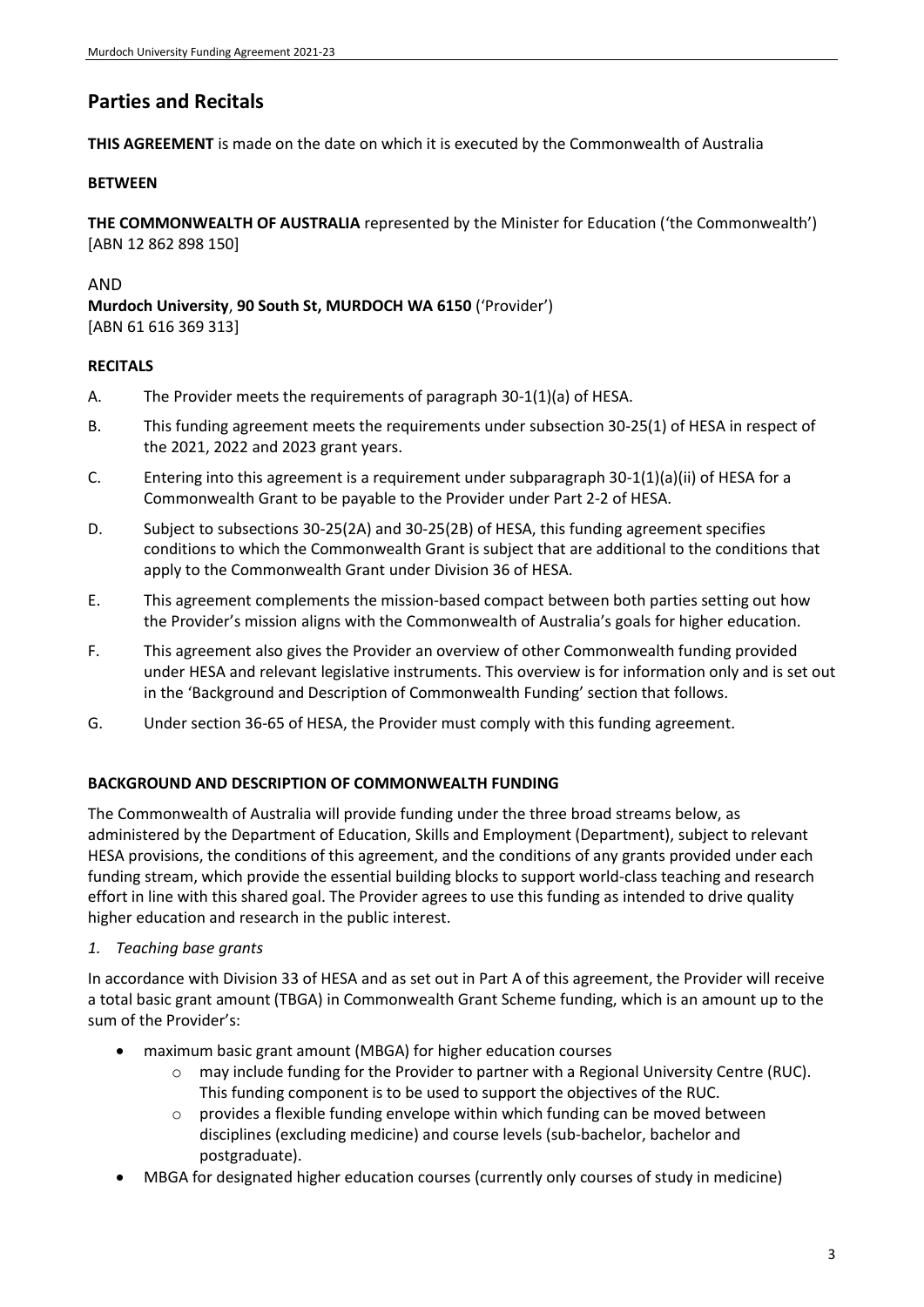• any funding the Provider receives for demand driven higher education courses, calculated in accordance with section 33-5 of HESA and on the basis of the new funding cluster rates commencing on 1 January 2021.

The Provider may also receive other loading amounts as specified in paragraph 33-1(1)(b) of HESA, and worked out in accordance with the *Commonwealth Grant Scheme Guidelines 2020*. The Transition Fund Loading will be provided in accordance with the *Commonwealth Grant Scheme Guidelines 2020.*

*2. Research base grants*

The Research Block Grants are calculated in accordance with Part 2-3 (Other grants) and 2-4 (Commonwealth scholarships) of HESA and comprise two components:

- The Research Training Program (RTP), which supports the training of students undertaking Research Doctorate and Research Masters courses, as set out in the *Commonwealth Scholarships Guidelines (Research) 2017*.
- The Research Support Program (RSP), which provides a flexible funding stream to assist eligible providers with the systemic costs of university research, as set out in the *Other Grants Guidelines (Research) 2017*.

Grants for the relevant program will be made to eligible providers through the relevant instrument and on the conditions set out in the relevant instrument. If the provider reports any unspent RSP grant amounts to the Department in relation to the 2021 grant year, the Department will approve the rollover of any unspent amounts into the 2022 grant year. Further, if the Provider spends RSP grant amounts on RTP scholarships, the conditions set out in *Commonwealth Scholarships Guidelines (Research) 2017* apply to these scholarships.

## *3. Engagement base grants*

There are three grants available to eligible providers under this funding stream that have been established as programs under the *Other Grants Guidelines (Education) 2012*:

- The National Priorities and Industry Linkage Fund (NPILF) which supports the vital functions of engagement with industry, development of industry-relevant course material, optimisation of the course mix for local economies, and provision of work-integrated learning opportunities for students.
- The Indigenous, Regional and Low Socio-Economic Status Attainment Fund (IRLSAF) which supports initiatives to improve access and participation for groups in the population with lower participation and attainment rates, including Indigenous persons, students from low socio-economic backgrounds, and those from regional areas and remote areas. Refer to Appendix 2 for further details.
- The National Institutes Program which provides funding to eligible providers to support national institutes.

Conditions applying to the relevant program are set out in the *Other Grants Guidelines (Education) 2012* and the conditions of grant (if any) made by the Minister. Grants under the relevant program will be made to eligible providers under the *Other Grants Guidelines (Education) 2012*.

Eligible providers may also receive grants under Part 2-3 (Other grants) of HESA in relation to the Tertiary Access Payment (TAP). The TAP which provides a one-off, non-indexed, means-tested payment to schoolleavers from outer regional or remote areas who relocate more than 90 mins to undertake full-time, higher-level tertiary education (Certificate IV or above). Conditions applying to grants for the TAP will be set out in the conditions of grant made by the Minister.

The Provider may also receive other grants for ad hoc programs or projects under Part 2-3 (Other grants) of HESA and/or the *Other Grants Guidelines (Education) 2012*. Conditions applying to these grants are set out in the *Other Grants Guidelines (Education) 2012* and/or the conditions of grant (if any) made by the Minister.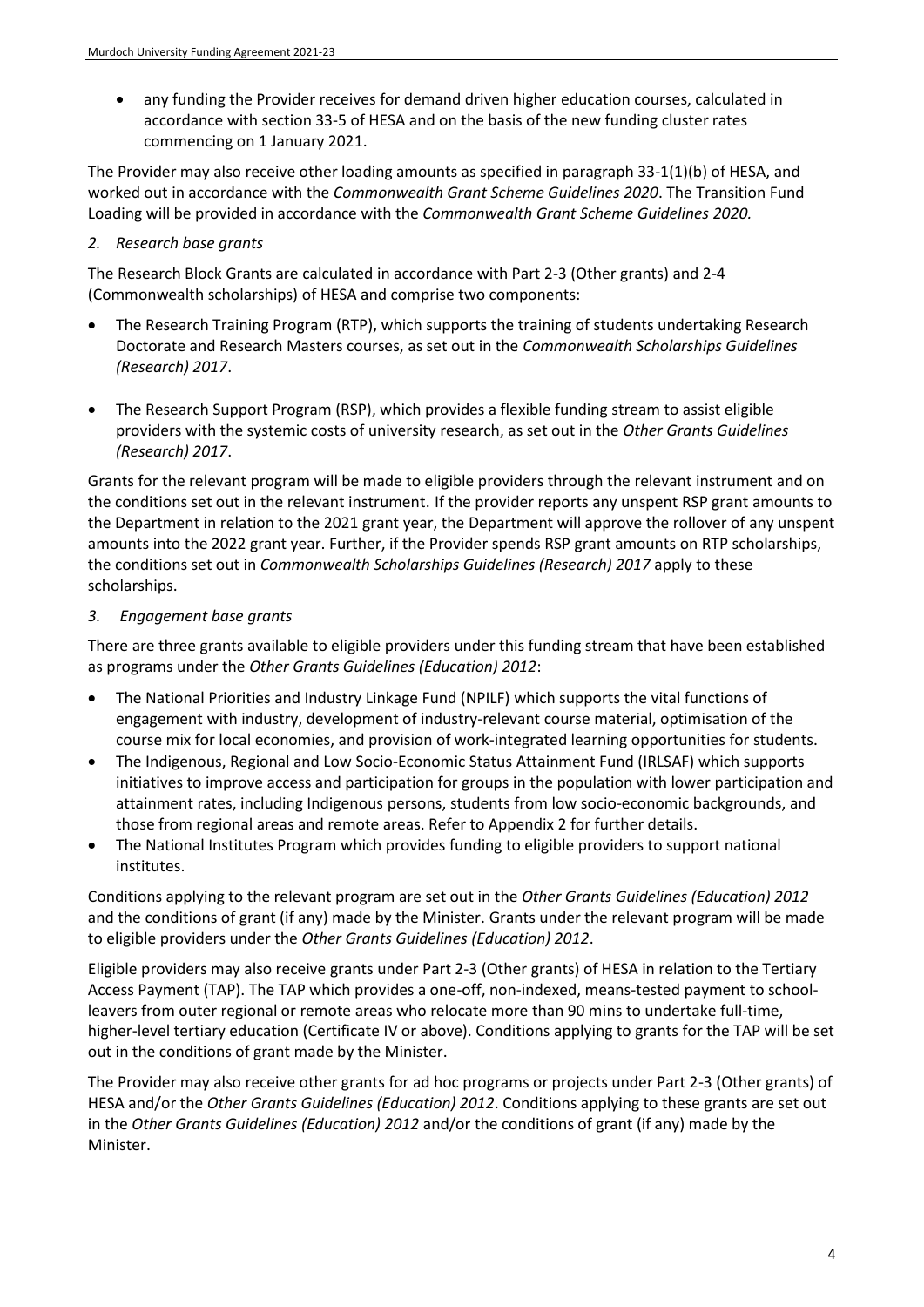#### *Indicative maximum funding amounts*

Indicative maximum funding amounts for each of these funding streams are shown in the following table. The table does not include amounts for any ad hoc grants made under Part 2-3 (Other grants) of HESA and/or the *Other Grants Guidelines (Education) 2012*. The amounts in the table are included for reference only and are not intended to pre-empt or otherwise affect the making of any grant under, or in accordance with, HESA, the *Commonwealth Grant Scheme Guidelines 2020*, the *Other Grants Guidelines (Education) 2012*, the *Other Grants Guidelines (Research) 2017* or the *Commonwealth Scholarships Guidelines (Research) 2017*. The amount of funding the Provider actually receives will be calculated based on HESA and the relevant legislative instrument.

| <b>Funding</b>                                                                                                                                 | 2021 (\$m)                            | 2022 (\$m)                        | 2023 (\$m)                        |  |  |  |
|------------------------------------------------------------------------------------------------------------------------------------------------|---------------------------------------|-----------------------------------|-----------------------------------|--|--|--|
| 1. Teaching                                                                                                                                    |                                       |                                   |                                   |  |  |  |
| Higher education courses (MBGA<br>funding envelope, including an<br>amount contingent on meeting<br>performance-based funding<br>requirements) | \$92,318,059                          | \$88,552,972                      | \$86,698,372                      |  |  |  |
| Additional amounts for RUCs<br>(included in the Provider's MBGA<br>for higher education courses<br>shown above)                                | N/A                                   | N/A                               | N/A                               |  |  |  |
| MBGA for designated higher<br>education courses (medicine)                                                                                     | \$0                                   | \$0                               | \$0                               |  |  |  |
| Any funding for demand driven<br>higher education courses<br>(amounts to be paid based on<br>actual student enrolments)                        | \$323,824*<br>Will be paid on actuals | Will be paid on actuals           | Will be paid on actuals           |  |  |  |
| Loading amounts (including<br><b>Transition Fund Loading)</b>                                                                                  | \$6,953,449                           | \$4,315,112                       | \$973,480                         |  |  |  |
| 2. Research                                                                                                                                    |                                       |                                   |                                   |  |  |  |
| Research Training Program                                                                                                                      | \$10,245,993                          | To be determined<br>prior to 2022 | To be determined<br>prior to 2023 |  |  |  |
| Research Support Program                                                                                                                       | \$16,617,161                          | To be determined<br>prior to 2022 | To be determined<br>prior to 2023 |  |  |  |
| 3. Engagement                                                                                                                                  |                                       |                                   |                                   |  |  |  |
| <b>NPILF</b>                                                                                                                                   | \$3,250,000                           | N/A                               | N/A                               |  |  |  |
| <b>IRLSAF</b>                                                                                                                                  | \$3,187,420                           | N/A                               | N/A                               |  |  |  |
| <b>Tertiary Access Payment</b>                                                                                                                 | \$566,500*                            | To be determined<br>prior to 2022 | To be determined<br>prior to 2023 |  |  |  |
| <b>Total</b>                                                                                                                                   | \$133,462,406                         |                                   |                                   |  |  |  |

#### **Table 1: Summary of indicative maximum funding amounts**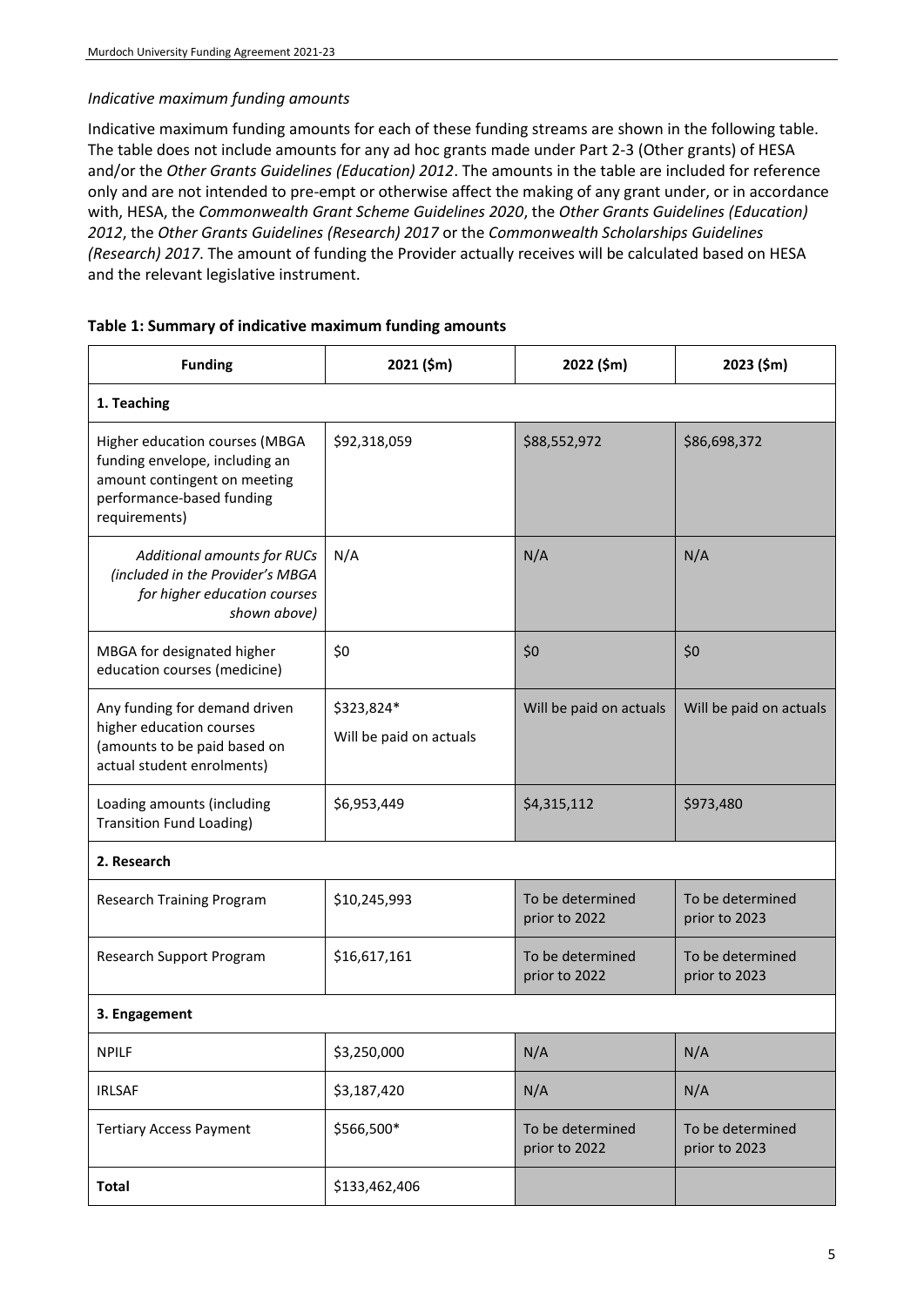**\*Demand driven higher education courses funding note:** The initial demand driven higher education courses advance payment has been based on the University's equivalent full-time student load estimate provided to the Department in December 2020. This advance payment will be revised based on estimates received from the University in April and October 2021. The demand driven advance is expected to be reconciled against actual data in mid-2022.

#### **\* The TAP grant funds are in two parts:**

- (a) grant funds for scholarships to students of \$515,000 for 103 scholarships
- (b) grant funds for TAP program administration of \$51,500 to undertake promotion, administration and reporting activities
- (c) To ensure as many students as possible have access to a payment, the Department will assess the utilisation of scholarships at all universities in April 2021 and reallocate unused scholarships proportionately to universities with excess demand.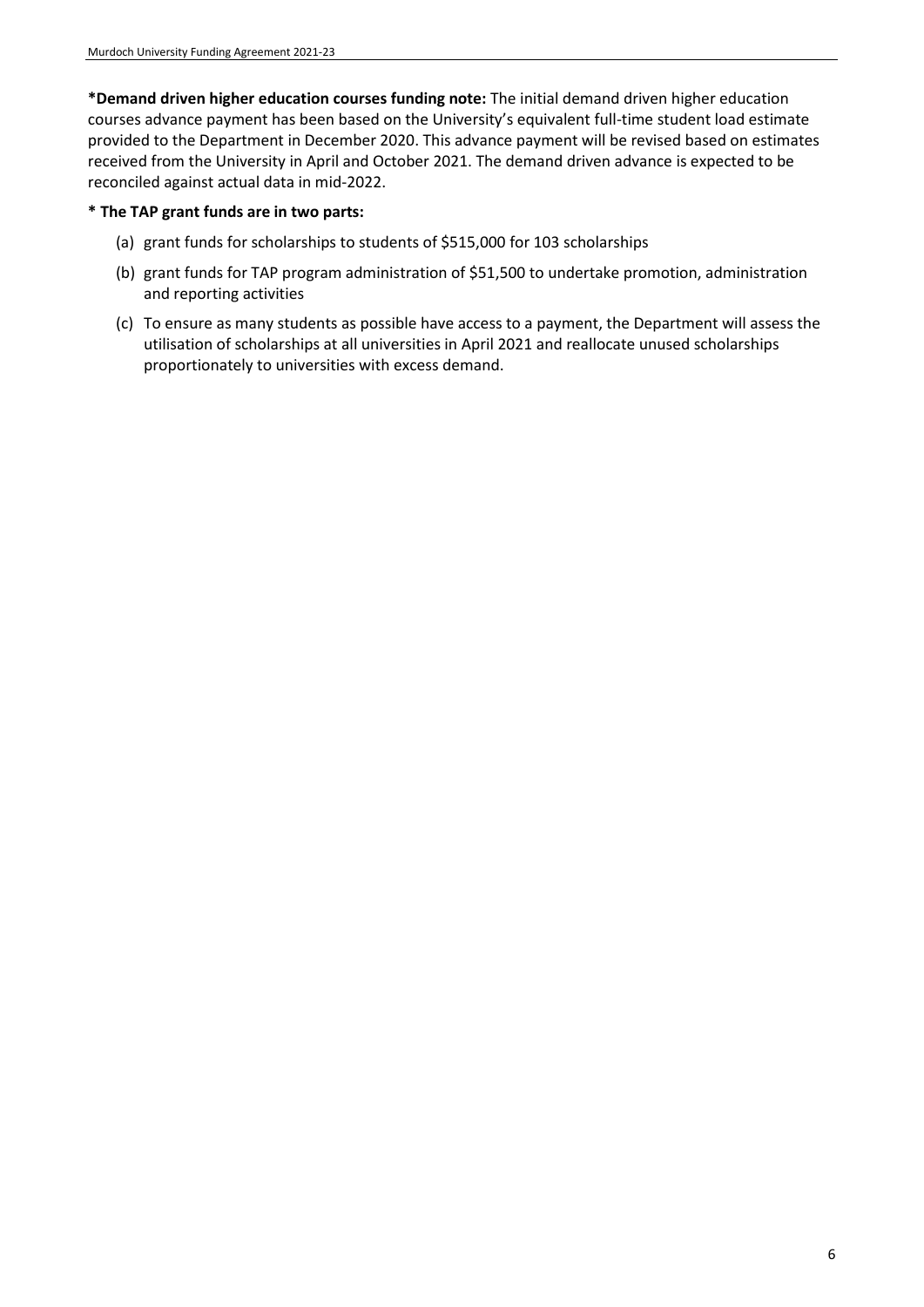# **NOW IT IS AGREED** as follows:

# **PART A: Commonwealth Grant Scheme funding**

*Commonwealth Grant Scheme funding amount and payment arrangements*

- 1. The Commonwealth will pay to the Provider the CGS funding amount for the 2021, 2022 and 2023 grant years, calculated in accordance with Division 33 of HESA.
- 2. The Commonwealth will notify the Provider before the start of the relevant Grant Year covered by this agreement about the CGS advances in respect of amounts expected to become payable to the Provider for the relevant Grant Years under subsection 164-10(1) of HESA for:
	- 2.1. higher education courses;
	- 2.2. designated higher education courses; and
	- 2.3. demand driven higher education courses.
- 3. Amounts payable as CGS advances may be adjusted throughout the relevant Grant Year based on information provided to the Commonwealth by the Provider.
- 4. CGS advances made in respect of a Grant Year will be reconciled with CGS funding payable to the Provider for the relevant year. This reconciliation will occur in the year following the Grant Year when actual student enrolment data for the Grant Year is finalised and provided to the Commonwealth. If the amount of an advance paid to the Provider exceeds the amount that becomes payable to the Provider, the Commonwealth will seek recovery of the overpaid amount from the Provider under subsection 164-10(1A) of HESA.
- 5. To ensure the Provider is able to keep operating and employing staff in the aftermath of the COVID-19 pandemic, the Commonwealth has created the Higher Education Continuity Guarantee (HECG) as a program under the *Other Grants Guidelines (Education) 2012*. The Commonwealth will provide grants to eligible providers under the HECG for the Grant Years 2021, 2022 and 2023. The HECG has colloquially been referred to as the 'CGS funding guarantee' for the relevant Grant Years.

#### *Estimates of Commonwealth supported places*

6. The Provider must provide accurate and timely estimates of Commonwealth supported places, including the number of grandfathered students and non-grandfathered students expected to study in Commonwealth supported places, for the current year and future years, as required by the Commonwealth.

#### *Provision of other data*

7. The Provider must provide data relating to revised transparency arrangements as requested, including in relation to admissions processes and the cost of teaching and scholarship. This includes providing the data in the form and at the times required by the Commonwealth to support the national admissions platform.

#### **Section One: Higher education courses**

#### *Maximum basic grant amount for higher education courses*

8. The maximum basic grant amounts for higher education courses, specified for the purposes of paragraph 30-27(1)(a) of HESA, for the Grant Years covered by this agreement, are set out in Table 1a of Appendix 1. Appendix 1 also contains additional conditions in relation to the maximum basic grant amount for higher education courses with which the Provider must comply.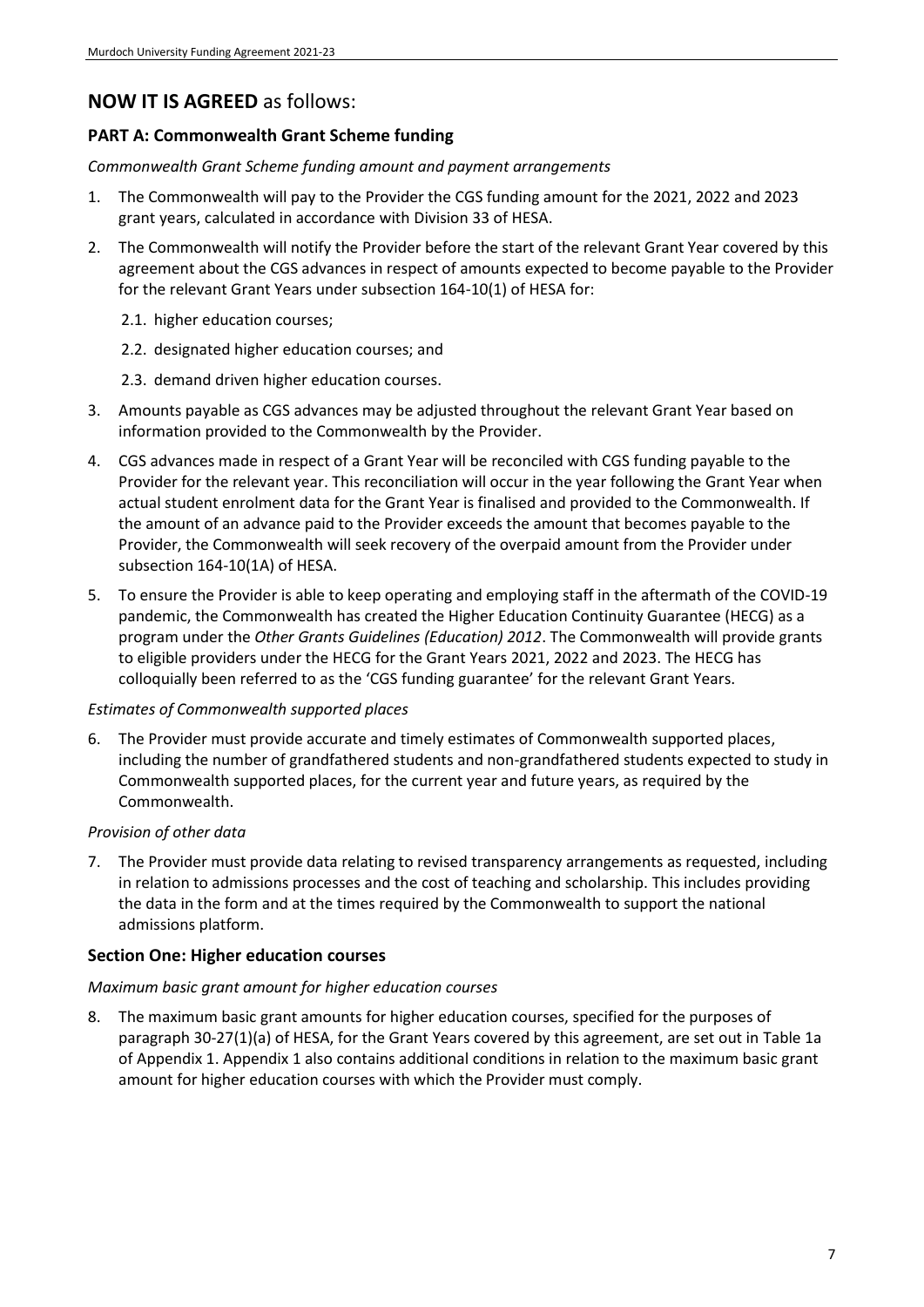#### *Trading Commonwealth supported places with another provider*

- 9. The Provider may trade Commonwealth supported places for its higher education courses with another Provider, subject to the transaction being cost neutral and receiving approval from the Commonwealth.
- 10. If a trade occurs, both providers must notify the Commonwealth in writing by 31 March of the year for which the trade applies and in advance of the census date for the traded places.
- 11. Both providers must demonstrate arrangements are in place to take into account the number of places required in the pipeline of enrolments beyond the transfer to ensure students can complete their courses.
- 12. If approved by the Commonwealth, each Provider's funding agreement will be updated to reflect the trade (including to make changes to each Provider's MBGA for higher education courses). The trade will not be effective until the required changes are made to each Provider's funding agreement.

#### **Section Two: Transition Fund Loading**

#### *Amount of Transition Fund Loading payable to the Provider*

- 13. The amount of Transition Fund Loading payable to the Provider for the relevant Grant Years is calculated using the formula in the CGS Guidelines and is estimated as:
	- For 2021: \$6,953,449
	- For 2022: \$4,315,112
	- For 2023: \$973,480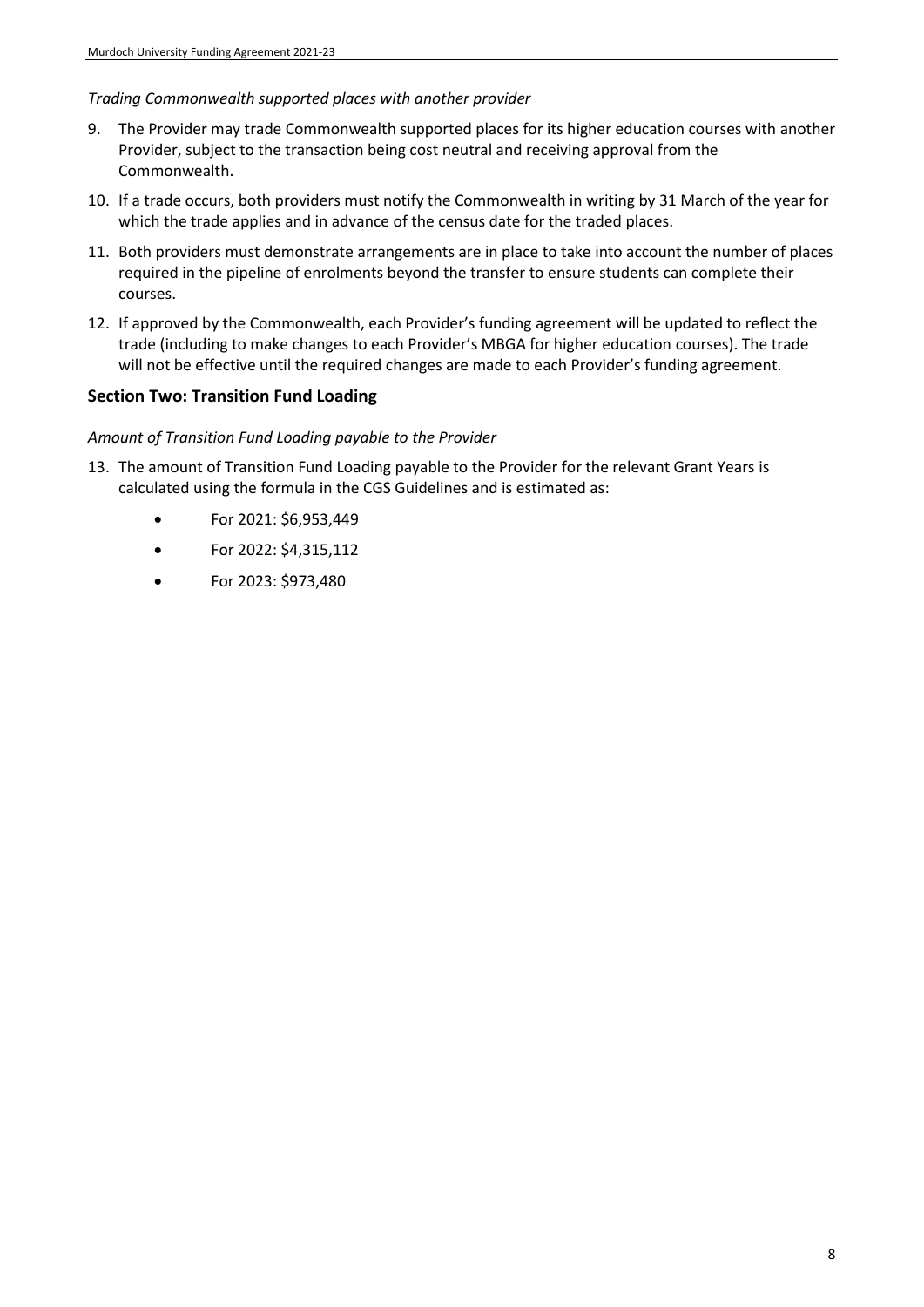#### **PART B: Other conditions and requirements**

#### *Clinical placements and practicums*

- 14. For a course that is accredited under section 49 of the National Law, the Provider must ensure that each student enrolled in the course has access to clinical placements in accordance with the approved accreditation standard for the profession.
- 15. For a course that provides a pathway to professional certification or registration, where that certification or registration requires the completion of a clinical or practicum placement (for example in initial teacher education, engineering, social work) the Provider must ensure that each student enrolled in that course has access to clinical placements or practicums in accordance with the relevant professional accreditation standards.

#### *New campuses and campus closures*

- 16. The Provider must obtain the Commonwealth's prior written approval if the Provider proposes to enrol Commonwealth supported students in a course of study that is, or is to be undertaken, primarily at an educational facility, other than one of the Provider's campuses listed below in Table 2 or approved educational facilities listed below in Table 3.
- 17. Similarly, if the Provider proposes to close a campus or approved educational facility where Commonwealth supported students are enrolled, the Provider must obtain the Commonwealth's prior written approval.

#### **Table 2: Provider's campuses**

| Name of campus         |                 |  |  |
|------------------------|-----------------|--|--|
| Murdoch (South Street) | Peel (Mandurah) |  |  |
| Rockingham             |                 |  |  |

#### **Table 3: Approved educational facility**

| Name of educational facility |
|------------------------------|
| N/A                          |

*Closures of courses*

- 18. Before closing any of the following types of undergraduate and postgraduate courses of study in which Commonwealth supported students have been enrolled for more than two years (including a major within a course of study), the Provider must consult the Commonwealth and obtain the Commonwealth's approval for the closure of the course:
	- 18.1. courses that prepare students for entry to any occupation that is experiencing a Skills Shortage;
	- 18.2. courses the closure of which would be likely to create a Skills Shortage in an occupation because the Provider is the sole or dominant provider of the national skill base for that occupation;
	- 18.3. specialised courses directed at the regional economy, the closure of which is likely, in the Commonwealth's opinion, to create serious detriment to the skills base of a regional economy; and
	- 18.4. courses in areas of priority under the Job-ready Graduates package, for example in science, engineering, computing, allied health, education and languages.
- 19. In making a decision to approve a course closure under clause 18, the Commonwealth will:
	- 19.1. seek to reach a mutually agreeable arrangement with the Provider regarding the course closure;
	- 19.2. have regard to student demand for the course, the financial viability of the course, the justification provided for a proposed course closure by the Provider and other relevant factors;
	- 19.3. assist the Provider to explore options to retain the course, including through cooperation with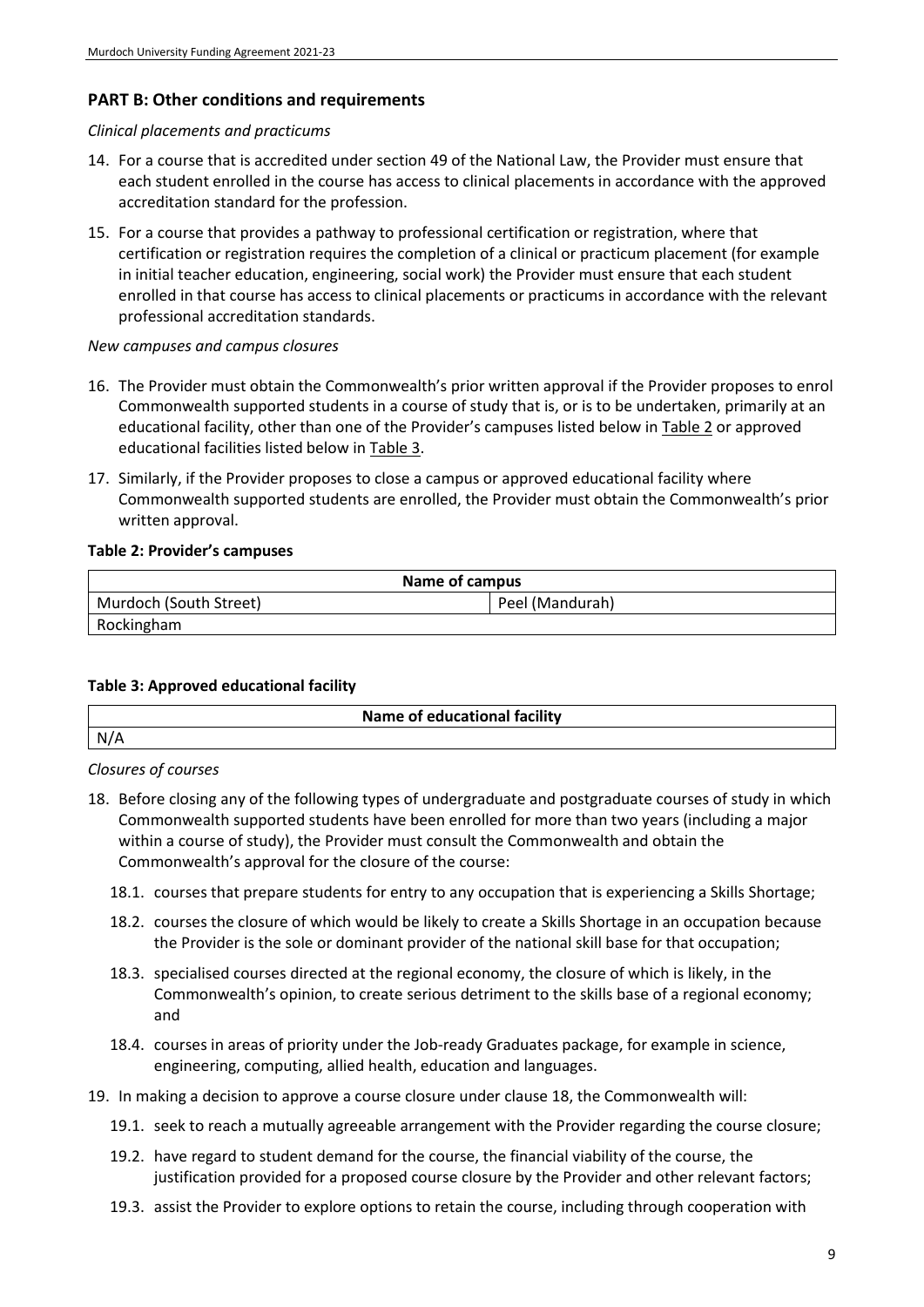another provider or the movement of Commonwealth supported places to another provider (where applicable); and

19.4. not unreasonably withhold approval for a course closure so as to place an unreasonable financial burden on the Provider or place the Provider in a financially unviable position in regard to the Provider's overall financial status.

#### *Applicable law and jurisdiction*

- 20. The laws of the Australian Capital Territory apply to the interpretation of this agreement.
- 21. The parties agree to submit to the non-exclusive jurisdiction of the courts of the Australian Capital Territory and any courts which have jurisdiction to hear appeals from any of these courts in respect to any dispute under this agreement.

#### *Entire agreement, variation and severance*

- 22. This agreement and the HESA record the entire agreement between the parties in relation to its subject matter. Any previous agreement covering the relevant Grant Years is terminated and replaced by this agreement on the date this agreement is made.
- 23. Except for action the Commonwealth is expressly authorised or required to take elsewhere in this agreement or HESA, no variation of this agreement is binding unless it is agreed in writing and signed by the parties.
- 24. If a court or tribunal says any provision of this agreement has no effect or interprets a provision to reduce an obligation or right, this does not invalidate, or restrict the operation of, any other provision.

#### *Notices*

- 25. A party giving notice under this agreement must do so in writing or by Electronic Communication:
	- 25.1. if given by the Provider, marked for the attention of the First Assistant Secretary of the Higher Education Division of the Department of Education, Skills and Employment or other person as notified in writing by the Commonwealth to the Provider; or
	- 25.2. if given by the Commonwealth, marked for the attention of the Vice-Chancellor and President or other person as notified in writing by the Provider to the Commonwealth;

and must be hand delivered or sent by pre-paid post or Electronic Communication to the address specified in this clause.

The address for notices to the Commonwealth is:

First Assistant Secretary Higher Education Division Department of Education, Skills and Employment 50 Marcus Clarke Street GPO Box 9880 CANBERRA ACT 2601 Email: [cgs@dese.gov.au](mailto:cgs@dese.gov.au)

The address for notices to the Provider is:

90 South St MURDOCH WA 6150 [E.Leinonen@murdoch.edu.au](mailto:E.Leinonen@murdoch.edu.au)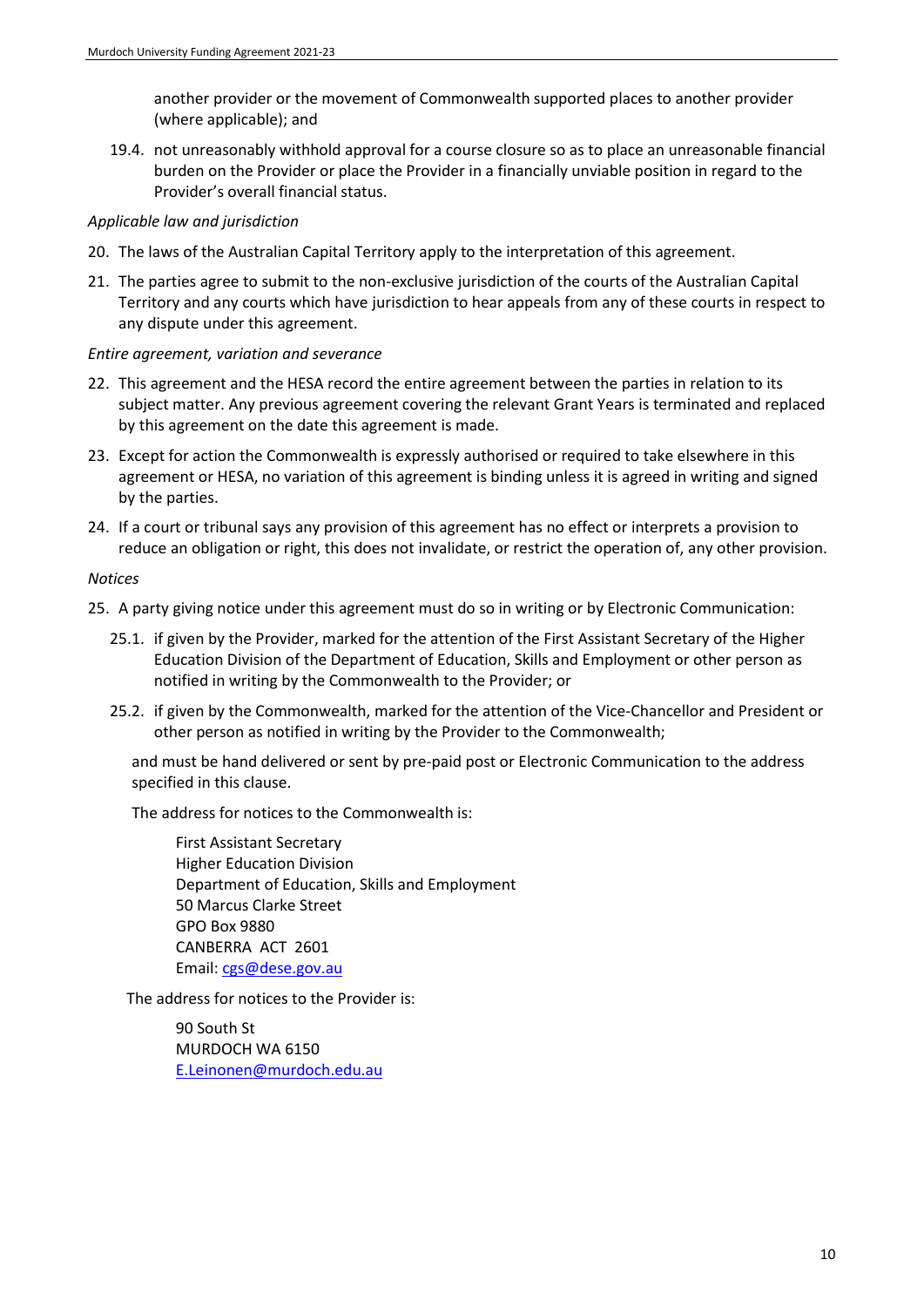- 26. A notice given under clause 25 is taken to be received:
	- 26.1. if hand delivered, on delivery;
	- 26.2. if sent by pre-paid post, 6 business days after the date of posting; or
	- 26.3. if sent by Electronic Communication, at the time that would be the time of receipt under section 14A of the *Electronic Transactions Act 1999*.

#### *Interpretation*

27. In this agreement including Attachment A and appendices, unless the contrary intention appears:

**'ABN'** has the same meaning as in section 41 of the *A New Tax System (Australian Business Number) Act 1999*;

**'CGS'** means Commonwealth Grant Scheme;

**'Commonwealth Grant'** is the grant payable to the Provider under Part 2-2 (Commonwealth Grant Scheme) of HESA;

**'course of study'** has the same meaning as in subclause 1(1) of Schedule 1 of HESA;

**'demand driven higher education course'** has the same meaning as in subclause 1(1) of Schedule 1 of HESA;

**'designated higher education course'** has the same meaning as in subclause 1(1) of Schedule 1 of HESA;

**'EFTSL'** has the same meaning as in subclause 1(1) of Schedule 1 of HESA;

**'Electronic Communication'** has the same meaning as in subsection 5(1) of the *Electronic Transactions Act 1999*;

**'funding clusters'** has the same meaning as set out in subclause 1(1) of Schedule 1 of HESA;

**'Grant Year'** has the same meaning as in subclause 1(1) of Schedule 1 of HESA;

**'higher education course'** has the same meaning as in clause 1 of Schedule 1 of HESA;

**'HESA'** means the *Higher Education Support Act 2003*;

**'Indigenous person'** has the same meaning as in subclause 1(1) of Schedule 1 of HESA;

**'maximum basic grant amount' or 'MBGA'** has the same meaning as in subclause 1(1) of Schedule 1 of HESA;

**'National Law'** means (a) for a state or territory other than Western Australia – the Health Practitioner Regulation National Law as set out in the Schedule to the *Health Practitioner Regulation National Law Act 2009 (Qld)* as it applies (with or without modification) as a law of the State or Territory; and (b) for Western Australia – the legislation enacted by the *Health Regulation National Law (WA) Act 2010* that corresponds to the Health Practitioner Regulation National Law;

**'number of Commonwealth supported places'** has the same meaning as in subclause 1(1) of Schedule 1 of HESA;

**'regional area'** has the same meaning as in subclause 1(1) of Schedule 1 of HESA;

**'remote area'** has the same meaning as in subclause 1(1) of Schedule 1 of HESA;

**'total basic grant amount'** has the same meaning as in subclause 1(1) of Schedule 1 of HESA.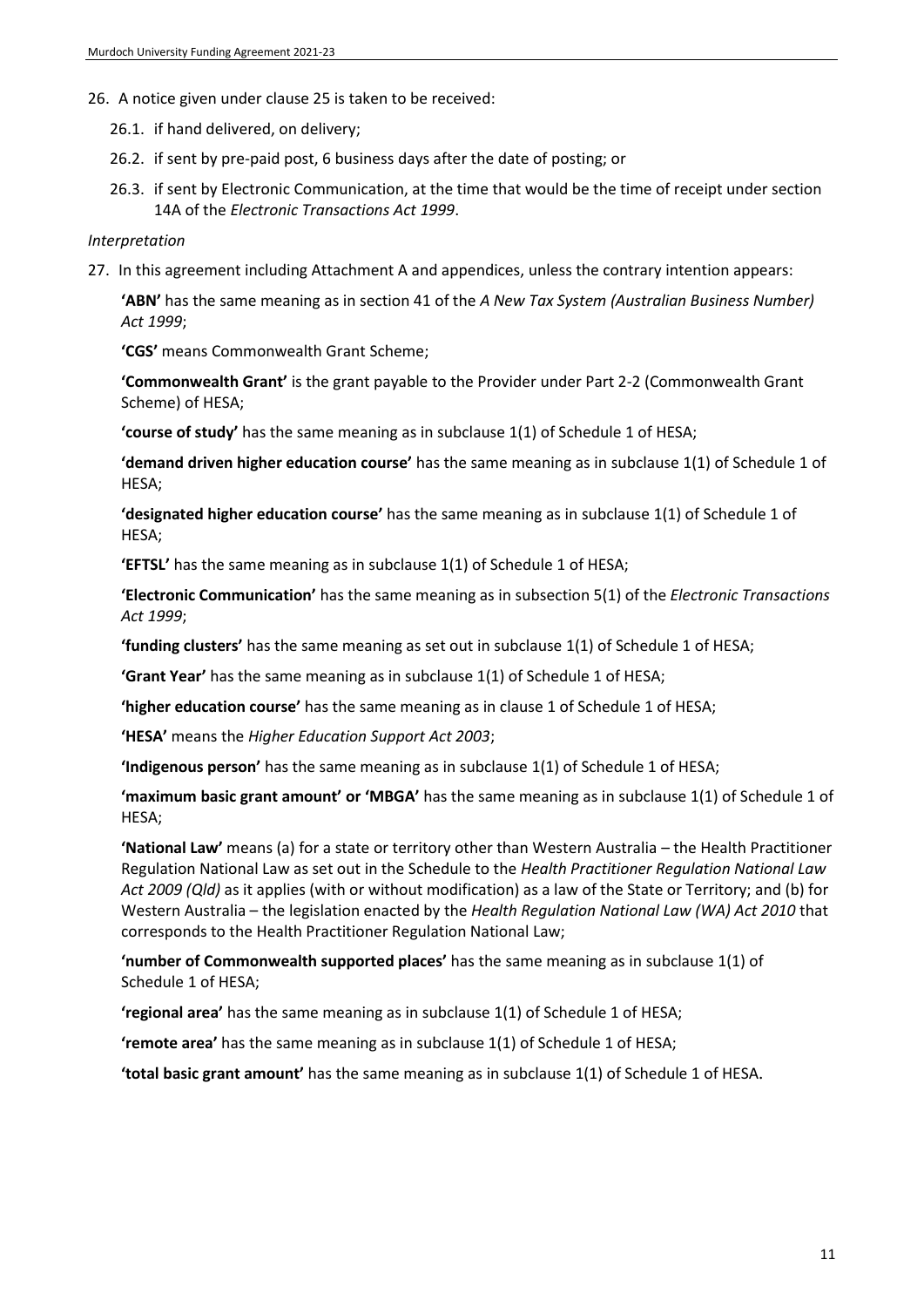- 28. In this agreement, unless the contrary intention appears:
	- 28.1. words in the singular include the plural and vice versa;
	- 28.2. clause headings or words in bold format are inserted for convenience only, and have no effect in limiting or extending the language of provisions;
	- 28.3. all references to dollars are to Australian dollars;
	- 28.4. unless stated otherwise, a reference to legislation is to legislation of the Commonwealth, as amended from time to time;
	- 28.5. an uncertainty or ambiguity in the meaning of a provision of this agreement will not be interpreted against a party just because that party prepared that provision;
	- 28.6. where a word or phrase is given a defined meaning, any other part of speech or grammatical form of that word or phrase has a corresponding meaning; and
	- 28.7. where a word or phrase is not specifically defined in this agreement and the word or phrase occurs in the *Higher Education Support Act 2003*, the word or phrase will have the same meaning as in that Act.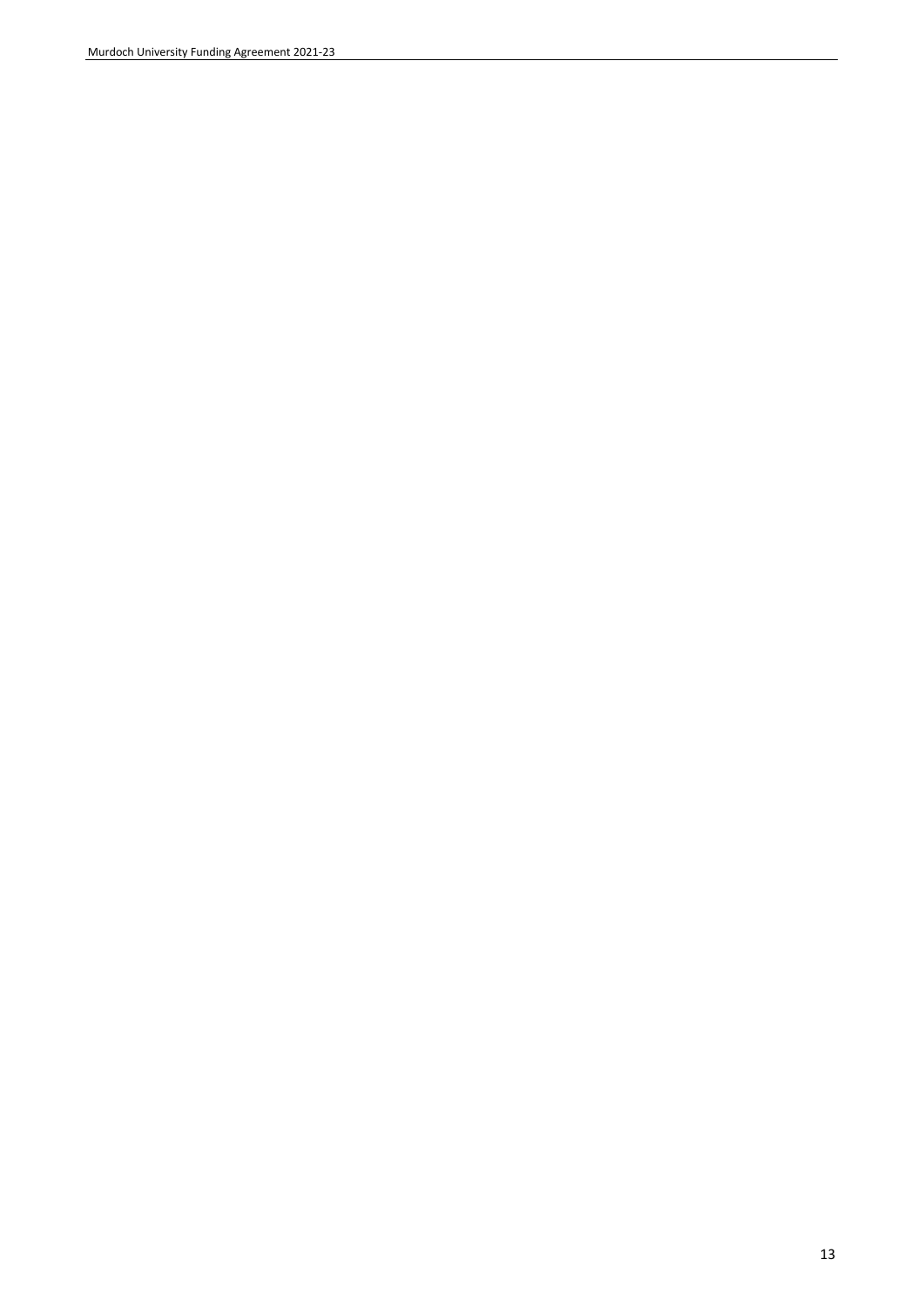#### **SIGNED for and on behalf of**

THE COMMONWEALTH OF AUSTRALIA

by Dom English, First Assistant Secretary, Higher Education Division of the Department of Education, Skills and Employment as delegate of the Minister for Education.

#### **Signed by**

Dom English

**Date:** 9 November 2021

**In the presence of: Signed by**  Kate Thompson

**Position of witness**  Executive Officer

**SIGNED for and on behalf of**

Murdoch University

**Signed by**  Jane den Hollander AO

**Position**  Interim Vice Chancellor

**In the presence of: Signed by**  Gemma Cominelli

**Position or profession of witness**  Executive Officer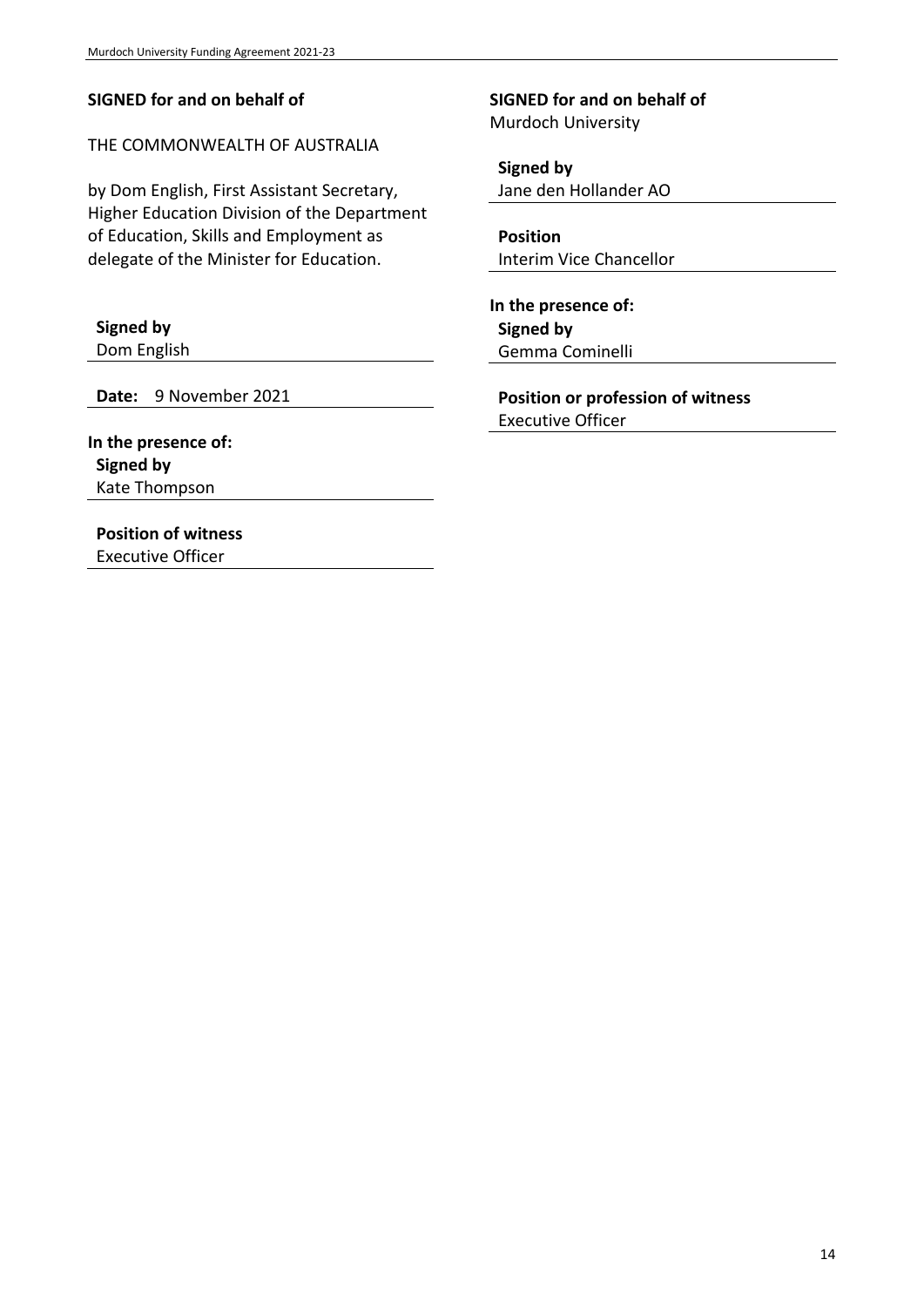#### **Appendix 1**

|      | <b>Base MBGA</b> | <b>National Priority</b><br>Places | <b>Innovative Places</b> | Short<br>Courses | <b>Total MBGA</b> |
|------|------------------|------------------------------------|--------------------------|------------------|-------------------|
| 2021 | \$90,914,809     | \$1,403,250                        | \$0                      | \$0              | \$92,318,059      |
| 2022 | \$87,476,328     | \$1,076,644                        | \$0                      | \$0              | \$88,552,972      |
| 2023 | \$85,872,317     | \$826,055                          | \$0                      | \$0              | \$86,698,372      |

#### **Table 1a. MBGA for 2021-23 grant years for higher education courses**

#### **Maximum basic grant amount for higher education courses**

- 1. The maximum basic grant amount for higher education courses is calculated by:
	- 1.1. applying indexation consistent with the methodology set out in Part 5-6 of HESA; and
	- 1.2. applying the growth factors in the following table for each of the Provider's campuses.

| <b>Campus</b>               | <b>Remoteness</b> | 2021 Factor | 2022 Factor | 2023 Factor |
|-----------------------------|-------------------|-------------|-------------|-------------|
| Murdoch                     | High metro        | 0.91%       | 1.61%       | 2.12%       |
| Rockingham                  | High metro        | 0.91%       | 1.61%       | 2.12%       |
| Peel Campus,<br>Greenfields | High metro        | 0.91%       | 1.61%       | 2.12%       |

- 2. The maximum basic grant amount for higher education courses for a year also includes the following amounts that are contingent on meeting performance-based funding requirements in each year:
	- In 2021, performance-based funding is \$1,180,259
	- In 2022, performance-based funding is \$2,355,405
	- In 2023, performance-based funding is \$3,491,772
- 3. If the provider does not meet the performance-based funding requirements, the Provider's MBGA for a year will be adjusted to remove the performance-based funding amount specified above.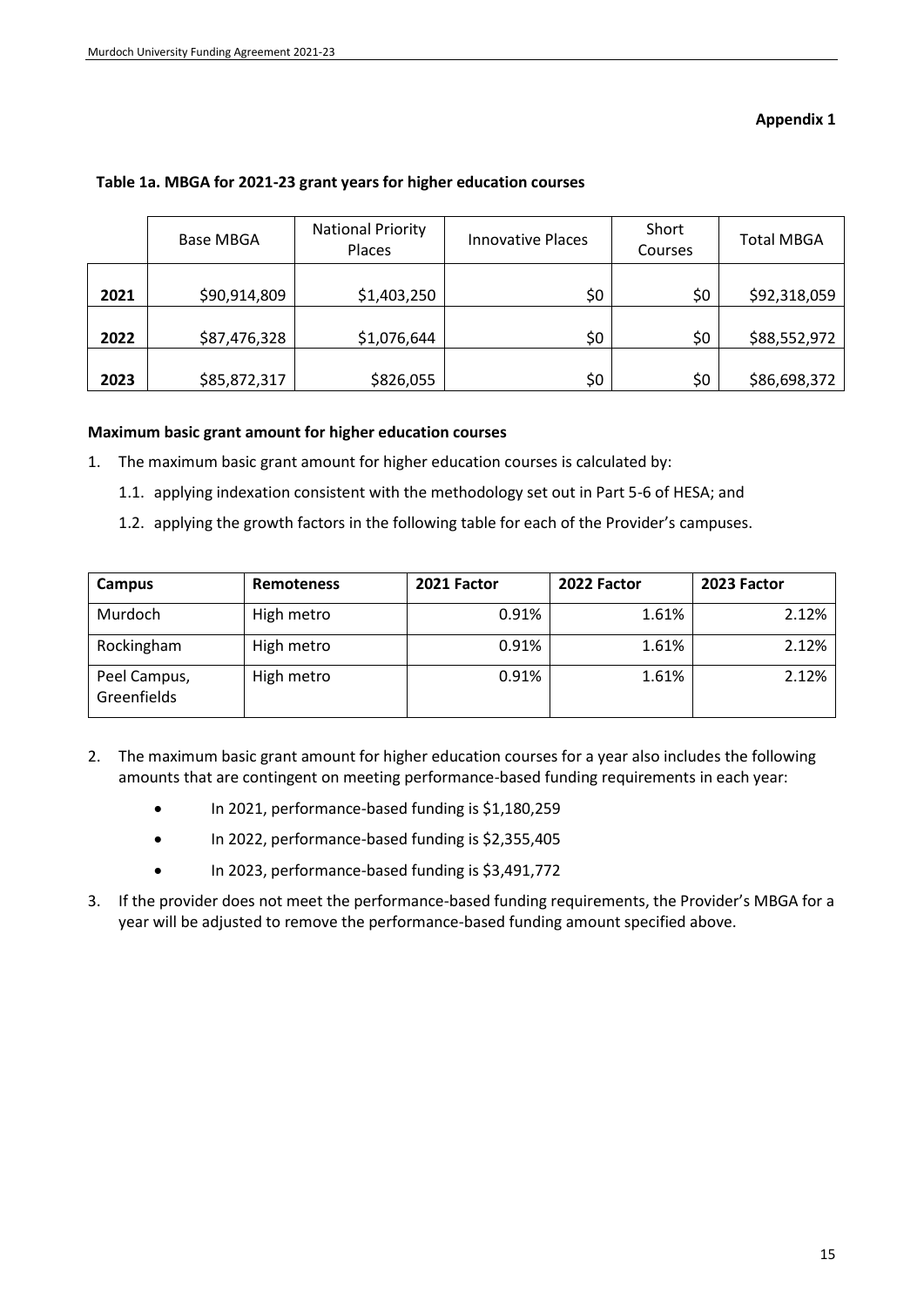#### **Appendix 2**

#### **Indigenous, Regional and Low Socio-Economic Status Attainment Fund**

- 4. In 2021, the Indigenous, Regional and Low Socio-Economic Status Attainment Fund (IRLSAF) consists of five components:
	- a) Higher Education Participation and Partnerships Program (HEPPP);
	- b) National Priorities Pool Program;
	- c) Regional Partnerships Project Pool Program;
	- d) Regional Loading Program (RLP); and
	- e) Enabling Loading Program (ELP);

#### **IRLSAF funding**

- 5. Grant amounts for the HEPPP, RLP and ELP in 2021 are calculated using the method specified for the relevant component in Divisions 1, 4 and 5 of Part 3 of Chapter 1 of the *Other Grants Guidelines (Education) 2012* (see paragraph 41-30(a) of the Act) and are estimated in Table 2a below.
	- HEPPP funding for eligible providers is calculated using the formula specified at section 1.47 of Division 1 of Part 3 of Chapter 1 of the *Other Grants Guidelines (Education) 2012*.
	- The National Priorities Pool Program and Regional Partnerships Project Pool Program are subject to a competitive grants processes and any funding under these programs will be granted separately.
	- RLP funding for eligible providers is calculated using the formula specified at section 1.59 of Division 4 of Part 3 of Chapter 1 of the *Other Grants Guidelines (Education) 2012*.
	- ELP funding for eligible providers is calculated using the formula specified at section 1.61 of Division 5 of Part 3 of Chapter 1 of the *Other Grants Guidelines (Education) 2012*.

**Table 2a. 2021 HEPPP, RLP and ELP funding**

| Program    | 2021        |
|------------|-------------|
| HEPPP*     | \$2,438,119 |
| <b>RLP</b> | \$0         |
| <b>ELP</b> | \$749,301   |

#### **Allocation of places for the purposes of the ELP**

6. For the purposes of section 1.61.1 of Division 5 of Part 3 of Chapter 1 of the *Other Grants Guidelines (Education) 2012*, the number of Commonwealth supported places allocated to the Provider for 2021- 2023 is 217.0.

#### **HEPPP reporting requirements**

7. For the purposes of section 1.50 of Division 1 of Part 3 of Chapter 1 of the *Other Grants Guidelines (Education) 2012*, the HEPPP reporting requirements in 2021 are as per Table 2b below. The Department will provide reporting templates to the Provider in early 2021 via email which the Provider must use when submitting the reports. All reports are to be submitted to [equity@dese.gov.au.](mailto:equity@dese.gov.au)